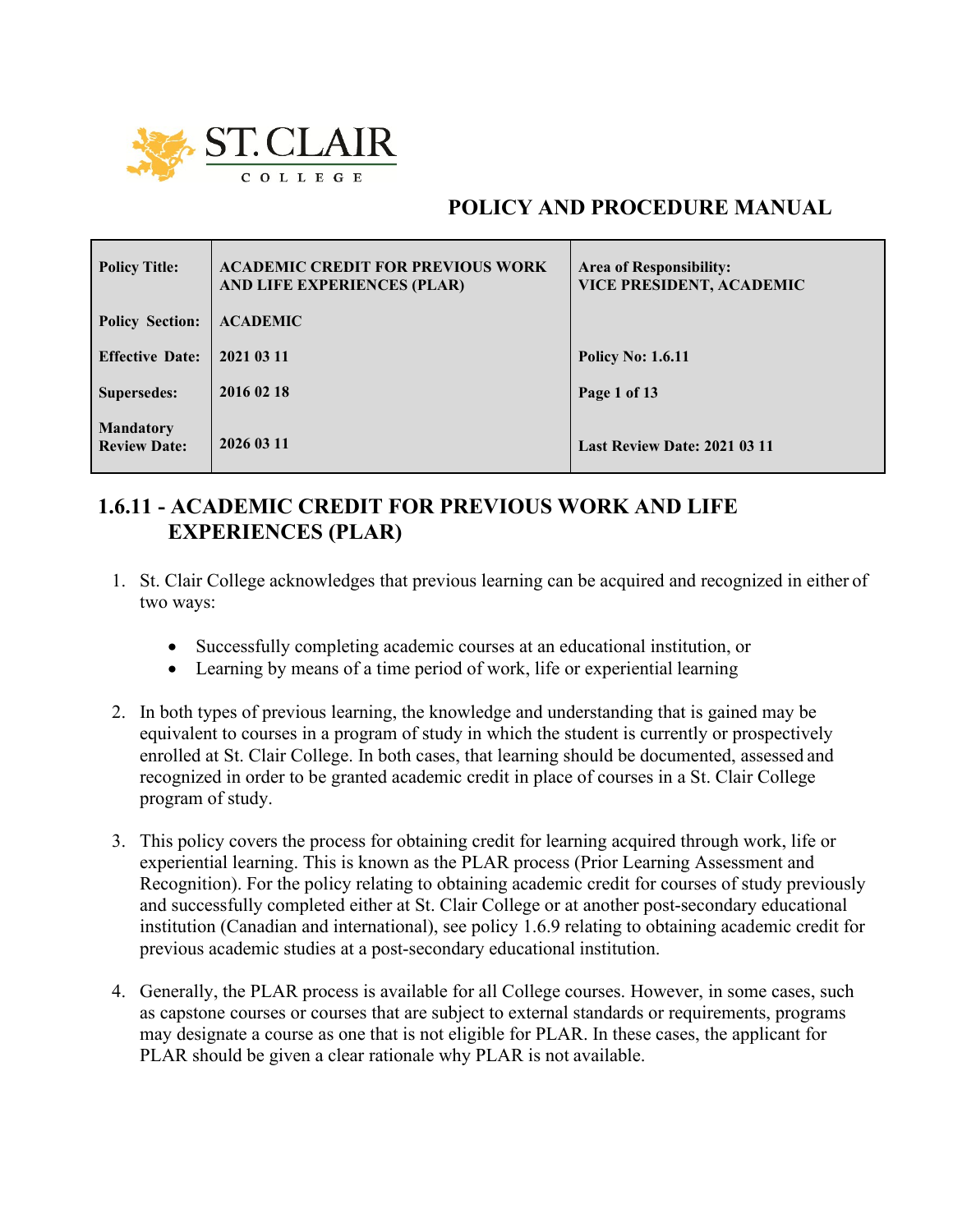- 5. The denial of PLAR for a College course may be appealed to the Executive Director, Quality Assurance who will consult with the appropriate Chair, the appellant, the Vice President, Academic. With the approval of the Vice President, Academic, the Executive Director, Quality Assurance (or designate) will determine whether a PLAR process should proceed or not with respect to this course.
- 6. PLAR is to be distinguished from the transfer of academic credit process, in that PLAR evaluates experiential learning and determines that the learning acquired in those experiences is equivalent to the learning outcomes in a course, courses or a program of study offered by St. Clair College.
- 7. It is not the experience itself that will earn credit but rather the learning that occurs as a result of the experience and this learning must be evaluated to determine whether the learning is equivalent to course and/or program learning outcomes.
	- 7.1. Examples of previous work or life experiences that could give rise to this type of learning are:
		- self-directed study,
		- paid employment,
		- on-the-job training or company training not resulting in a recognized academic credential,
		- seminars and workshops,
		- community development activities,
		- volunteer work,
		- travel and
		- other types of learning that have not been a part of a prescribed course of study that has resulted in an academic credential offered by a post-secondary educational institution.
- 8. If the learning acquired through work or life experiences can be demonstrated and documented to show that the learning outcomes of St. Clair College courses have been achieved, the College will grant an exemption from the requirement of taking a current course on the basis of the equivalency of learning and the successful achievement of the learning outcomes.
- 9. PLAR candidates in a bachelor's degree program may be awarded no more than fifty percent (50%) of the total number of hours of the program of study based on prior learning assessment and recognition.

# **Residency Requirement for PLAR**

- 10. There shall be a residency requirement of twenty-five percent (25%) with respect to courses in all St. Clair College programs of study which means that at least twenty-five percent of the vocational courses must actually be taken under the auspices of St. Clair College. Accordingly transfer credit or advanced standing together with exemptions based on PLAR shall not be granted in excess of 75% of the available academic credit for vocational courses.
	- 10.1. For the purposes of satisfying the 25% residency requirement only vocational courses are counted and general education courses are excluded.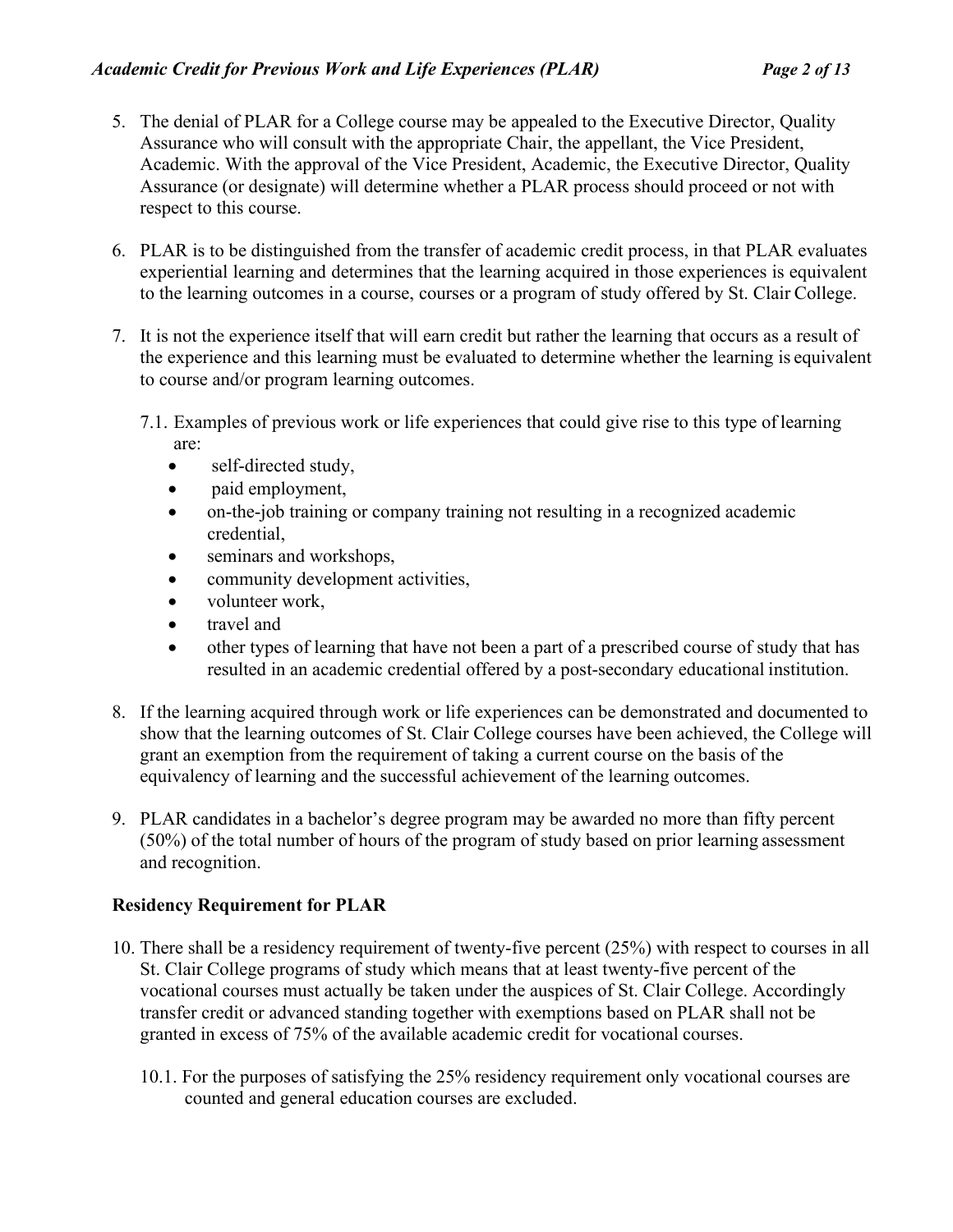# **Eligibility for Obtaining Academic Credit for Previous Work, Life and Experiential Learning**

- 11. Where a student or prospective student has acquired knowledge and understanding through work and life experiences that is equivalent to the learning outcomes of one or more St. Clair College courses, the College provides a process to evaluate and recognize that previously acquired learning.
- 12. It is the absolute responsibility of a student applying for an academic credit based on prior learning through life and work experiences to provide full documentation and evidence to support the application for PLAR. A failure to do so will result in a denial of credit based on PLAR.
- 13. PLAR is available to persons who are interested in obtaining a College credential and who are 19 years of age or older or who have an Ontario Secondary School Diploma or other recognized equivalent.
- 14. Students who have failed a course or who have been unsuccessful in a PLAR application in the past year (12 months) will not be eligible for a PLAR application for the same course except with the written permission of the Chair responsible for the delivery of the course. In either case, the student will have to demonstrate that there have been some new experiences in life or work through which new learning was acquired since the failure of the course or the unsuccessful PLAR application.

### **PLAR Assessment Methods**

15. There are two basic methods or approaches for assessing PLAR: a Portfolio and a Challenge.

# **Portfolio Method of Assessing Prior Learning**

- 16. The portfolio method of PLAR assessment is generally used to support a PLAR application with respect to multiple courses in a College Program of Instruction.
- 17. The portfolio method involves the applicant developing and presenting an organized collection of materials, documents, photographs, videos and other evidence that attempts to record and provide evidence that the applicant has achieved the learning outcomes of College courses or programs.
- 18. The portfolio clearly identifies the number of College courses covered by the portfolio and which in the opinion of the applicant the course learning outcomes have been achieved through work and life experiences.
- 19. It is the responsibility of the applicant to ensure that the contents of the portfolio clearly and convincingly provide substantial documented and fact-based evidence relating to the attainment of the relevant course and/or program learning outcomes.
- 20. Generally, the creation, development and presentation of a portfolio for assessment by the College is the free choice of an applicant with the support and assistance of the College.

# **Challenge Method of Assessing Prior Learning**

21. With the Challenge method of PLAR, the actual plan or process used to demonstrate and document the prior experiential learning is to be determined by the Chair and the appropriate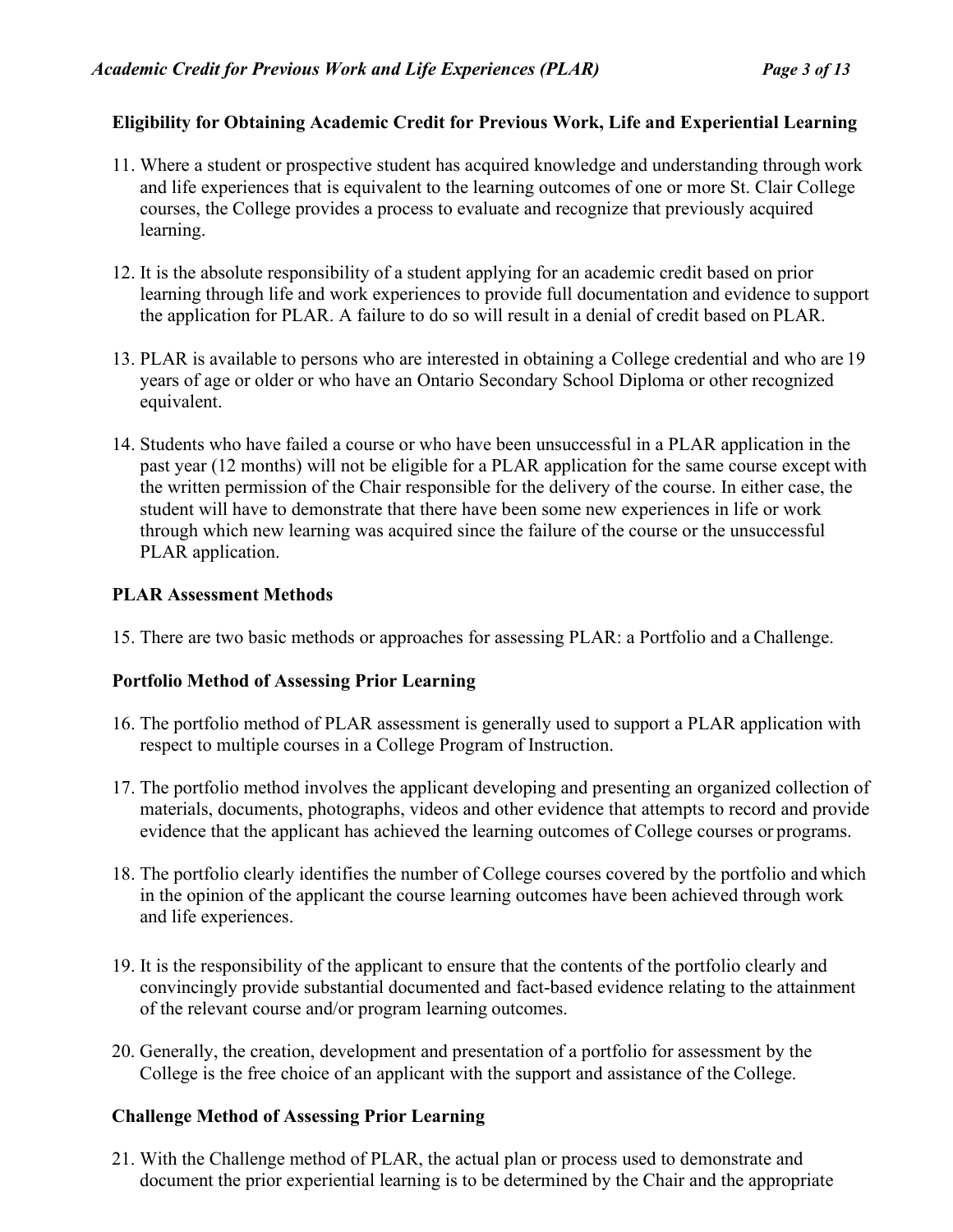faculty members and in consultation with the applicant. The advice and assistance of the Quality Assurance Office may also be sought.

- 22. The Challenge process may consist of written, drawn, oral, or other evaluation methods. An appropriate combination of tools is preferable to one single method and should be appropriate to the course learning outcomes.
- 23. Depending on the nature of the course and the course learning outcomes the assessment tool or tools could be any one or more of the following:
	- Multiple-choice, short essay, or essay test
	- Essay or short essay test
	- Performance of an assigned task
	- Writing of an essay or research paper
	- Creation of a set of technical drawings
	- Creation of an artistic object or performance
	- Demonstration of learned skills and techniques
	- Oral or written interview
	- Oral or written description of processes and techniques
	- Preparation of assigned plans, maps, documentation
	- Such other methods as will demonstrate the achievement of the appropriate learning outcomes.

NOTE: the above list is not intended to identify all possible modes of PLAR evaluation.

# **PLAR Requirements**

- 24. The PLAR Assessment Plan under the Challenge method should be communicated clearly to the applicant for the PLAR credit and the applicant should be allowed a reasonable time to prepare for the PLAR assessment.
- 25. Whether the assessment is by Challenge or by Portfolio, the Chair should advise the student in advance of the evaluation and grading assigned to PLAR and how it is recorded on the transcript as the recording of PLAR grades has implications for the grade point average. (See the section of this policy on Evaluation and Grading)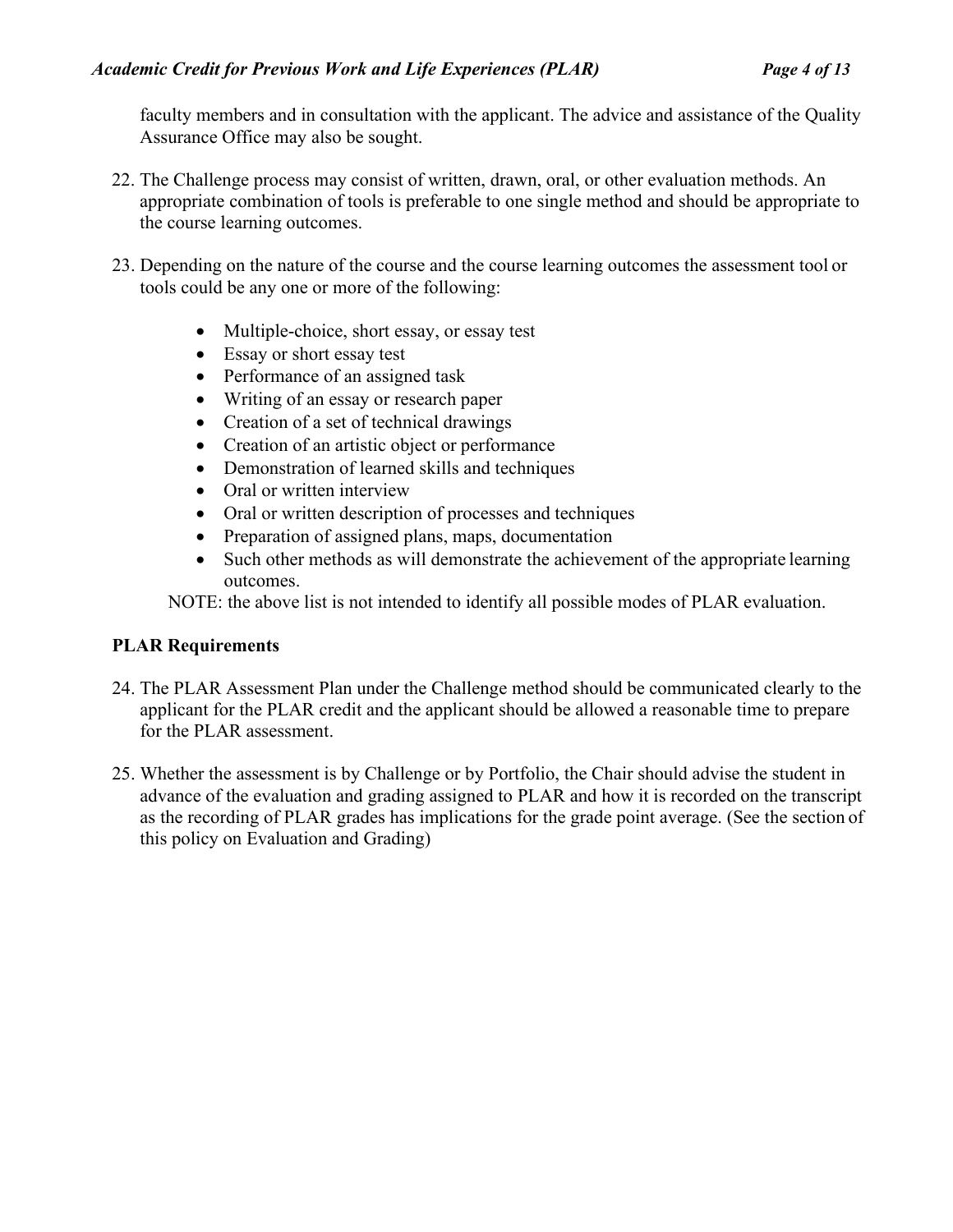- 26. In all cases of PLAR, the Chair should also advise the student of the possible impact on student financing and OSAP. Students should be referred to the Financial Aid Office to discuss any possible impact.
- 27. The PLAR assessment using the Challenge method shall take place in a setting that is appropriate to the methods being used to make the assessment and one that permits the PLAR applicant an appropriate time to complete the assigned tasks.
- 28. PLAR assessments whether using the Portfolio or the Challenge method may be performed by one or more faculty members who are subject-matter experts in the area or field that is being evaluated in the PLAR process and different faculty members may assess different parts ofthe required PLAR assessment.
- 29. Each faculty member involved in a PLAR Assessment is evaluating the candidate on his or her ability to demonstrate or document the achievement of the relevant and appropriate learning outcomes. Accordingly, the decision of the faculty members will usually either be that the learning outcomes have been achieved or they have not.
- 30. If more than one faculty member is involved in the evaluation of a PLAR assessment, the decision should be a joint decision relating to the final PLAR outcome.
- 31. The decision of the faculty member or members with respect to a PLAR application must be confirmed by the Chair of the School and then communicated in writing to the applicant by the Chair.

#### **Evaluation and Grading of PLAR Assessments (Recording on Transcripts)**

- 32. Generally, if the learning outcomes of the course which was the subject of the PLAR application have been achieved, the transcript will be coded with "AS" and the course for which the credit or advanced standing based on PLAR was granted will not be counted in the grade point average.
- 33. In programs where a course grade is normally a pre-requisite for another course, the code provided (as above), should be accepted as meeting the pre-requisite requirement.
- 34. In certain situations and only with the specific permission of the Senior Vice President, College Operations, a PLAR credit may be assigned a St. Clair College letter grade after a complete evaluation by the faculty member or members evaluating the PLAR application. The permission of the Senior Vice President, College Operations must be obtained before the commencement of the PLAR process.
- 35. College transcripts (including codes and code designations) should not indicate that credits have been acquired through prior learning assessment and recognition.
- 36. College transcripts should not record unsuccessful PLAR attempts as "failures". In the case of an unsuccessful PLAR attempt, the grade shall be transcribed as an "N". Requests to repeat an unsuccessful PLAR attempt will be granted at the discretion of the subject/program Chair and in conformity with the eligibility requirements of this policy. (See sections on eligibility above.)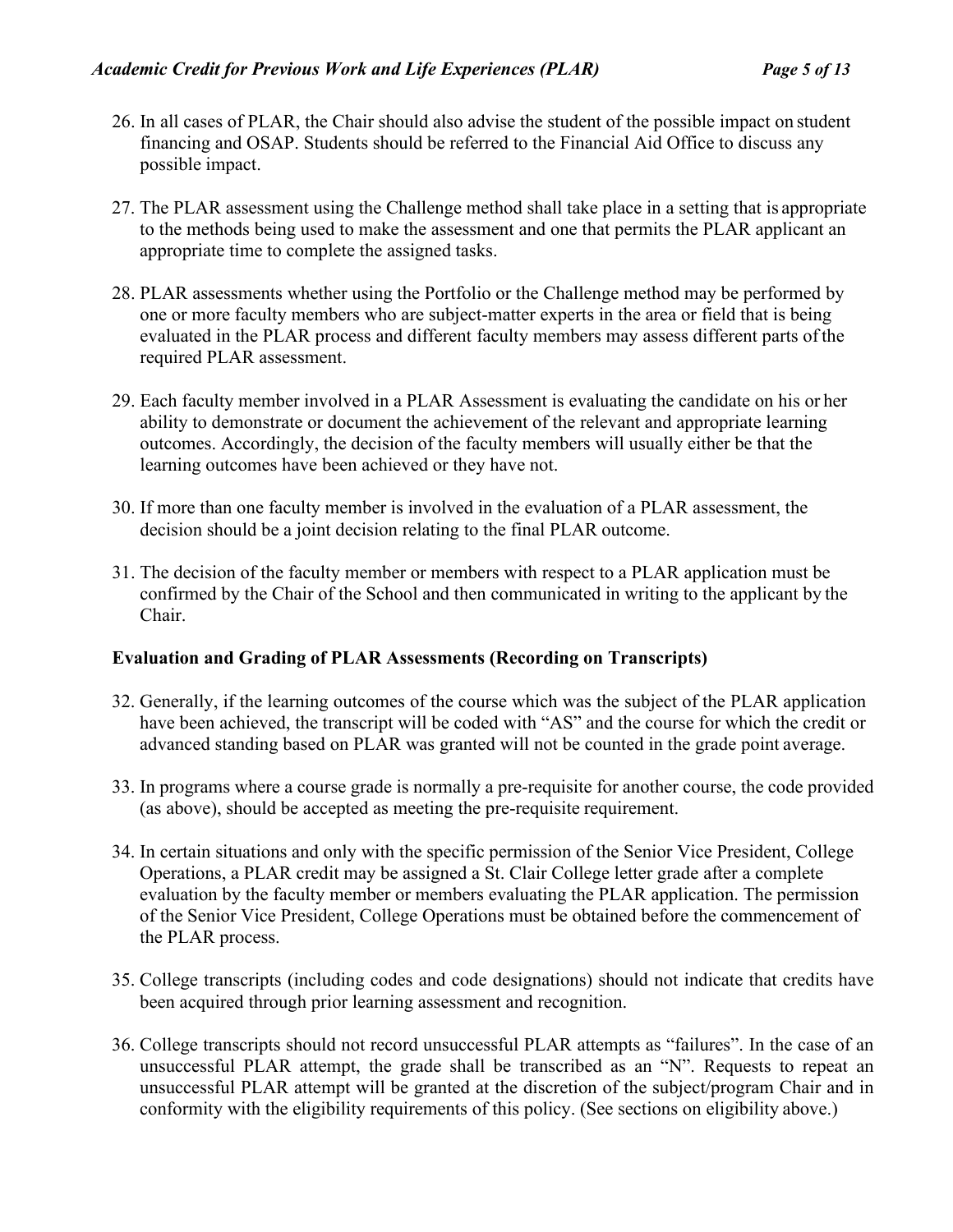- 37. When an academic credit based on a PLAR for a course or courses is granted, the student is exempted from having to take the course for which the credit or advanced standing was granted.
- 38. Where a student applies for credit or advanced standing based on PLAR in a course or courses in which the student is already enrolled the student should continue to attend classes until the credit or advanced standing is officially entered on the student's transcript or academic record or is otherwise officially notified that the application for advanced standing based on prior work or life experience has been granted.

### **PLAR for General Education Courses**

- 39. General Education courses may be subject to the PLAR process.
- 40. Where the applicant wishes to obtain credit through PLAR for an elective general education course, the applicant may choose any one of the electives and must demonstrate that he or she has achieved the learning outcomes of the selected elective general education course.
- 41. This PLAR process will fall under the jurisdiction of the School that delivers the chosen general education elective.
- 42. Where a program has a directed or mandatory general education course as part of its curriculum, the applicant may either apply for PLAR of the directed general education course or may choose any one of the other St. Clair College general education courses and challenge the course that the applicant chooses. In the process of attempting to obtain PLAR for general education courses the applicant is required to have at least three separate credits for general education if the program is a Diploma or Advanced Diploma program. These credits for general education must be acquired through actually taking a St. Clair College course or by obtaining credit through the PLAR process or through the process for transferring credit for courses taken at institutions other than St. Clair College.
- 43. Where the applicant wishes to PLAR a directed or mandatory general education course, the PLAR process will fall under the jurisdiction of the school that delivers the directed or mandatory general education course.

#### **Process for Obtaining Credit for Prior Learning through Work and Life Experiences**

- 44. Students wishing to obtain credit or advanced standing based on previous work or life experiences should contact the Chair responsible for the delivery of the course or coursesfor which the student would like to begin a PLAR process.
- 45. A separate application is required for each course or course which the applicant wishes to gain credit through PLAR processes. A separate fee is also attached to each PLAR application.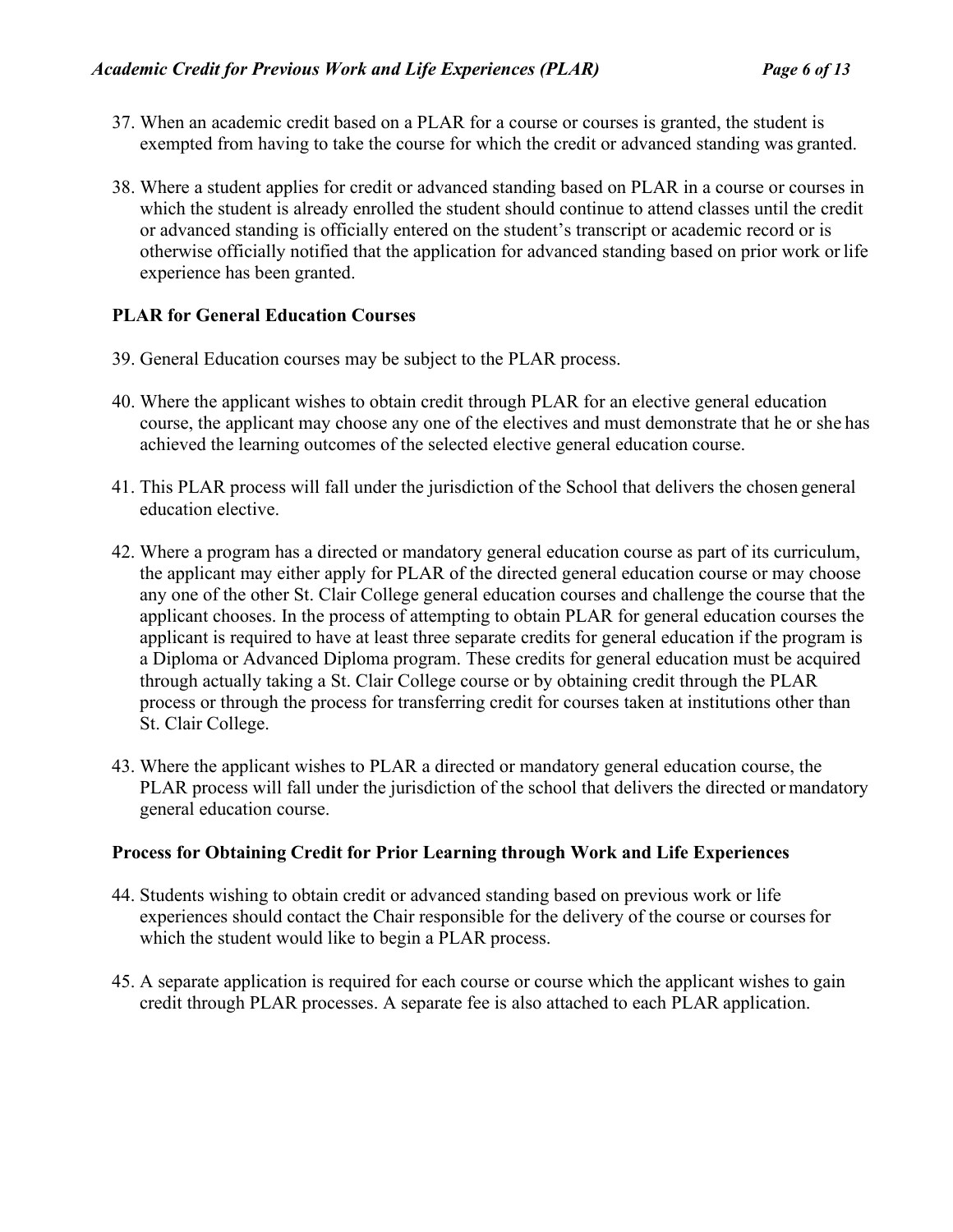- 46. In order to obtain academic credit for life or work experiences, the acquired learning must be described and documented so that it can be assessed as to its nature, extent, and depth and compared to relevant St. Clair College course and program learning outcomes.
- 47. A student or prospective student should discuss the desire to obtain credit for previous work and life experiences with Chair of the School within which the College program is housed as well as with the Coordinator of the academic program for which PLAR credit is desired.
- 48. The Chair should determine the extent of the assistance that is needed to make an application for PLAR and should advise the candidate requesting PLAR of the assistance that may be provided through consultations with the Quality Assurance Office, the Program Coordinator, faculty members of the program as well as Student Services. The Program Chair should inform the applicant of all of these resources as soon as possible.
- 49. A variety of tools may be used to demonstrate and identify the learning that has been acquired through previous work or life experiences.
- 50. The Program Chair and Coordinator will work with the applicant for PLAR credit to identify the most suitable tool or combination of methods to demonstrate and document the previouslearning of the applicant. The advice and assistance of the Quality Assurance Office may be sought in developing the PLAR plan of assessment.
- 51. In all cases, PLAR evaluation will adhere to the learning outcomes as stated in the approved course outline. Consequently, the scope, context and rigor of the outcomes to be evaluated will not depart from the learning outcomes established for the course.
- 52. Once the consultations above have been completed, the Chair responsible for the delivery of a course must complete the "Course Addition Form for PLAR" (see attached) and submit it to Registrar's Office. The information from the "Course Addition Form" will be loaded on the student system.
- 53. Following Chair approval, and course loading, the Chair should instruct the student to go to the Registrar's Office to register for the PLAR course and pay the tuition fee for PLAR (see attached registration form).
- 54. Once the registration and fee payment is completed, the student and the faculty member or members chosen to evaluate the PLAR, may commence the challenge exam or portfolio evaluation process.
- 55. Generally PLAR's must be completed within the semester commenced or within four months from registration in the course whichever is the longer period.

# **Appeals of PLAR Assessments**

56. The determination of a PLAR process is subject to the College's Grade Appeal Policy.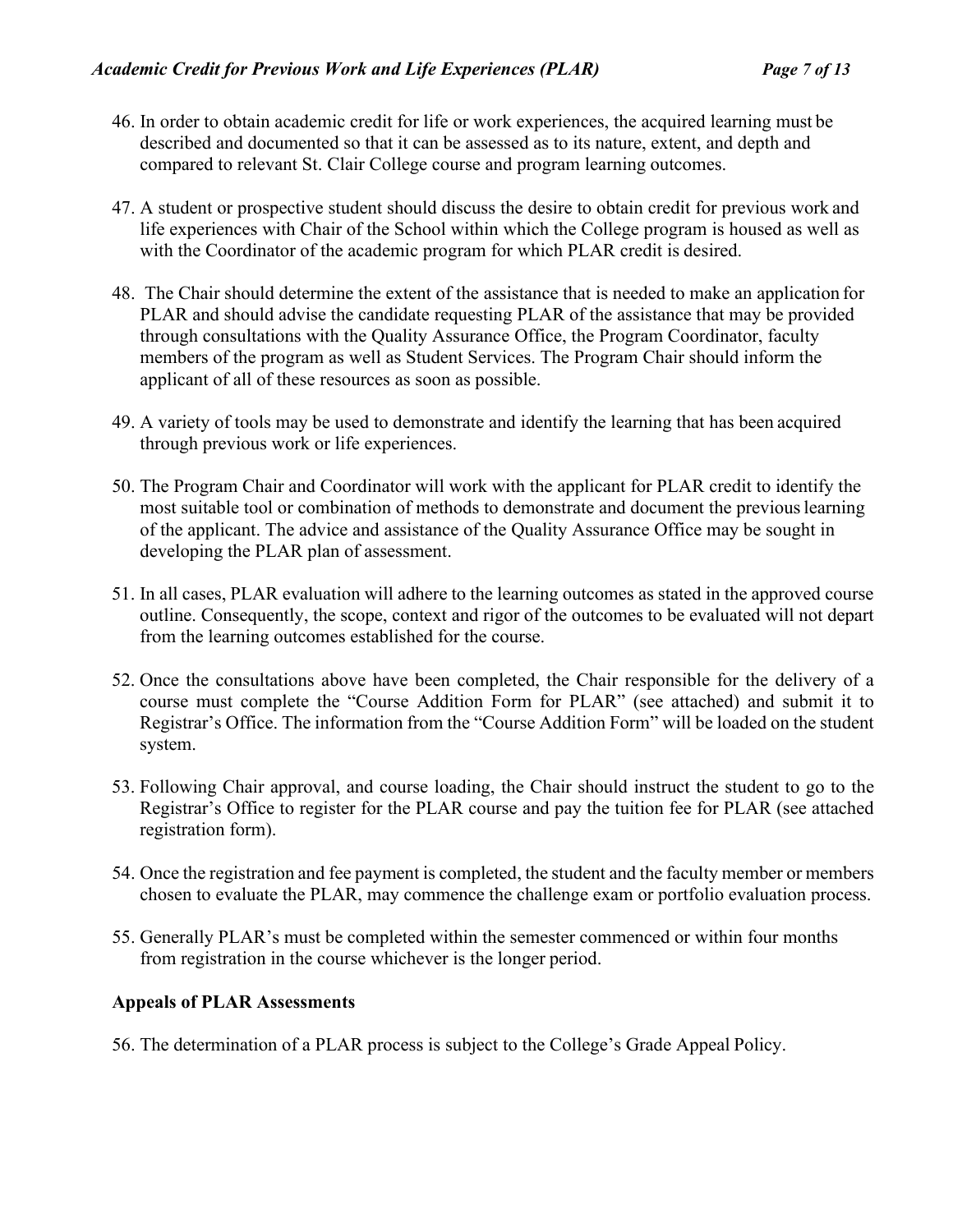### **Fees and Charges**

- 57. Fees for Prior Learning Assessment and Recognition will be established annually by the Ministry and form part of the College fee schedule. In no case can the PLAR fee exceed the regular course tuition fee, based on the Ministry's specified part-time rates.
- 58. PLAR fees are in addition to tuition and are not reimbursed in the event of an unsuccessful PLAR process.
- 59. Payment for PLAR assessments are reimbursed to the academic department or to the individual assessor.
- 60. Tuition fees for portfolio development courses are to be determined in the same manner as for parttime courses.
- 61. Assessments of portfolios and challenge evaluations for courses that are part of Ministry approved programs are funded through the operating grant. Details can be found in the audit of enrolment guidelines and in the documentation of the calculation of the operating grant.

### **PLAR and Student Assistance**

- 62. Financial assistance may be available to eligible students. Students should contact the Financial Aid Office.
- 63. Reduction of course load as a result of earning credits through PLAR may affect a student's OSAP assistance.
- 64. Further information on PLAR and OSAP can be obtained from the College Financial Assistance Office.

St. Clair College wishes to thank and acknowledge Algonquin College for their written permission to use their policies and procedures as a guideline for the development of the St. Clair College Policies and Procedures.

#### **Accountability Audit of PLAR Credit**

- 65. To ensure quality, integrity and consistency, the College shall audit each Chair approval of a PLAR credit to ensure that the procedures set out in this policy have been used to grant students academic credit.
- 66. The audit shall be conducted by the Executive Director, Program and Degree Accountability, in accordance with the process detailed in the Protocol on Accountability Audit of Academic Credit attached as Appendix A.
- 67. A student will not be given credit for a course unless the request has been green flagged by the Executive Director, Program and Degree Accountability, following an Accountability Audit.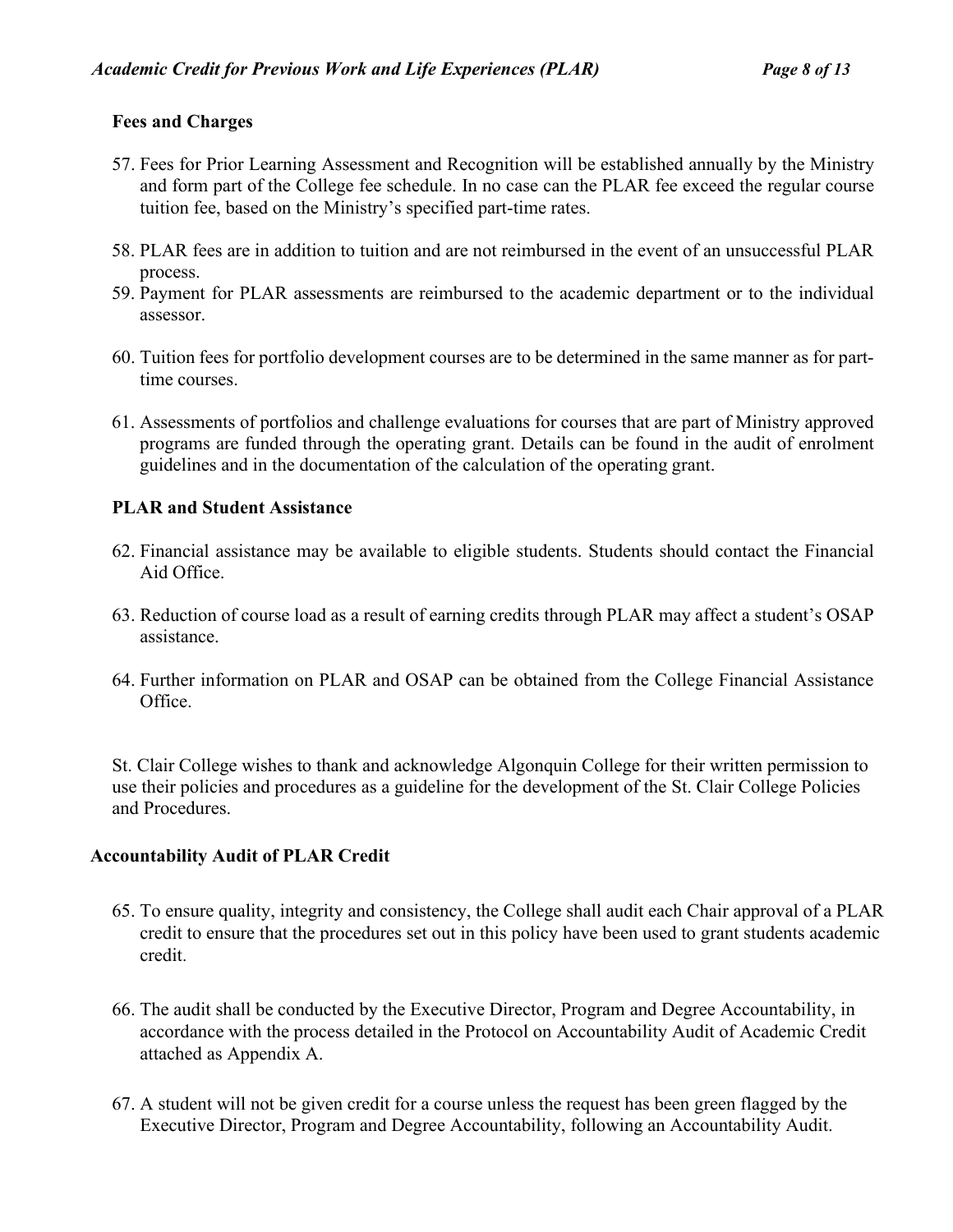# **COURSE ADDITION FORM FOR PLAR & TUTORIAL**COLLEGE TO: Scheduling Office (Box33) Email: [DL\\_Scheduling@stclaircollege.ca](mailto:DL_Scheduling@stclaircollege.ca) From: \_\_\_\_\_\_\_\_\_\_\_\_\_\_\_\_\_\_\_\_\_\_\_ DATE:\_\_\_\_\_\_\_\_\_\_\_\_\_\_\_\_\_\_\_\_\_\_\_\_\_\_\_\_\_\_\_\_\_\_\_ **PLEASE COMPLETE IN FULL Rationale:** Student Name:\_\_\_\_\_\_\_\_\_\_\_\_\_\_\_\_\_\_\_\_\_ Student #: \_\_\_\_\_\_\_\_\_\_\_\_\_\_\_\_\_\_\_\_\_\_\_\_ Student Signature: \_\_\_\_\_\_\_\_\_\_\_\_\_\_\_\_\_\_\_\_\_ Date: \_\_\_\_\_\_\_\_\_\_\_\_\_\_\_\_\_\_\_\_\_\_\_\_ Program Name: \_\_\_\_\_\_\_\_\_\_\_\_\_\_\_\_\_\_\_\_\_\_\_\_\_\_\_\_\_\_\_\_\_\_\_\_\_\_\_\_\_\_\_\_\_\_\_\_\_\_\_\_\_\_\_\_\_\_\_\_ International Student: \_\_\_\_\_\_\_\_\_ YES \_\_\_\_\_\_\_\_\_ NO **\_\_\_\_\_\_\_\_\_\_\_\_\_\_\_\_\_\_\_\_\_\_\_\_\_\_\_\_\_\_\_\_\_\_\_\_\_\_\_\_\_\_\_\_\_\_\_\_\_\_\_\_\_\_\_\_\_\_\_\_\_\_\_\_\_\_\_\_\_\_\_\_\_\_\_\_\_\_ YEAR/TERM:** \_\_\_\_\_\_\_\_\_\_ FALL \_\_\_\_\_\_\_\_\_\_ WINTER \_\_\_\_\_\_\_\_\_\_ SPRING Start Date: \_\_\_\_\_\_\_\_\_\_\_\_\_\_ End Date: \_\_\_\_\_\_\_\_\_\_\_\_\_\_ Units of Credit: \_\_\_\_\_\_\_\_\_\_\_\_\_

| Student Name:                                                                                                  |                 | Student #:                                                                                                                                                                                                                  |                   |
|----------------------------------------------------------------------------------------------------------------|-----------------|-----------------------------------------------------------------------------------------------------------------------------------------------------------------------------------------------------------------------------|-------------------|
| Student Signature:                                                                                             |                 | Date:                                                                                                                                                                                                                       |                   |
| Program Name:                                                                                                  |                 |                                                                                                                                                                                                                             |                   |
| <b>International Student:</b>                                                                                  | YES             | N <sub>O</sub>                                                                                                                                                                                                              |                   |
| <b>YEAR/TERM:</b>                                                                                              | FALL            | <b>WINTER</b>                                                                                                                                                                                                               | <b>SPRING</b>     |
| <b>Start Date:</b>                                                                                             | End Date:       | Units of Credit:                                                                                                                                                                                                            |                   |
| Total No. of weeks:                                                                                            | Hours per week: | Total No. of Hours:                                                                                                                                                                                                         |                   |
| Course Code:                                                                                                   |                 | <b>Course Name:</b>                                                                                                                                                                                                         |                   |
| Course Section:                                                                                                |                 | PLAR (Portfolio) = 097 (Windsor) or 597 (Chatham)                                                                                                                                                                           |                   |
|                                                                                                                |                 | PLAR (Challenge) = $098$ (Windsor) or 598 (Chatham)                                                                                                                                                                         |                   |
|                                                                                                                |                 | Tutorial = $099$ (Windsor) or 599 (Chatham)                                                                                                                                                                                 |                   |
| martin 1990 - Andre 1990 - Andre 1990 - Andre 1990 - Andre 1990 - Andre 1990 - Andre 1990 - Andre 1990 - Andre |                 | $P1$ and $P1$ in $P$ in $P$ in $P$ in $P$ in $P$ in $P$ in $P$ in $P$ in $P$ in $P$ in $P$ in $P$ in $P$ in $P$ in $P$ in $P$ in $P$ in $P$ in $P$ in $P$ in $P$ in $P$ in $P$ in $P$ in $P$ in $P$ in $P$ in $P$ in $P$ in | $\Gamma$ $\Gamma$ |

**Tuition Amount:** \$\_\_\_\_\_\_\_\_\_\_\_\_\_ Please note that this does not include ancillary fees. These fees will be assessed and added by the Registrar's Office at the time of enrollment.

# **APPROVALS**

| APPROVALS            |                           |       |  |  |  |
|----------------------|---------------------------|-------|--|--|--|
| <b>Faculty Name:</b> | <b>Faculty Signature:</b> | Date: |  |  |  |
|                      |                           |       |  |  |  |
|                      |                           |       |  |  |  |
| Chair Name:          | Chair Signature:          | Date: |  |  |  |
|                      |                           |       |  |  |  |
|                      |                           |       |  |  |  |
|                      |                           |       |  |  |  |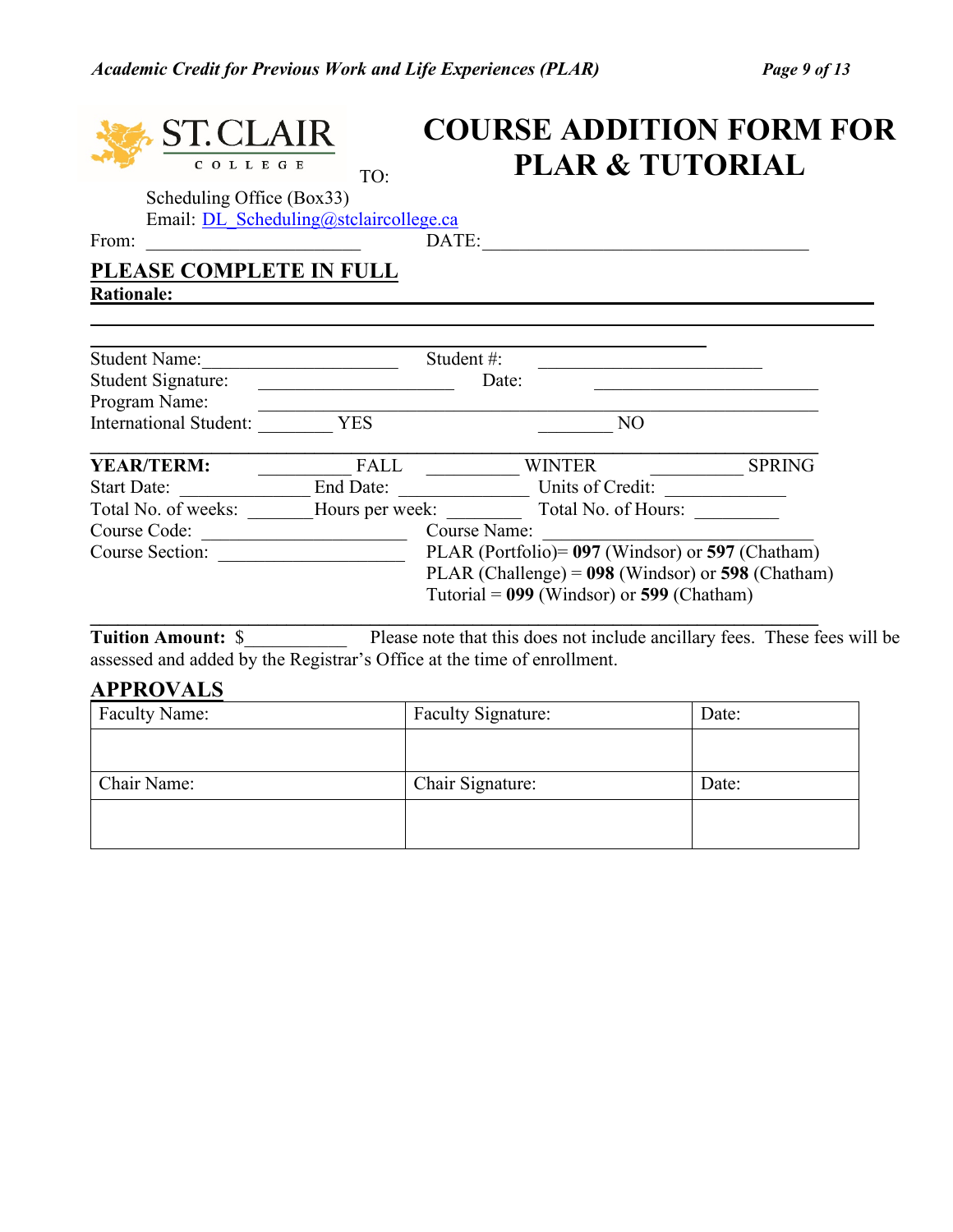# **REGISTRATION PROCEDURES FOR PLAR & TUTORIAL**

- PLAR and Tutorials may be used in the following situations:
	- 1. The student must be in the final year of his/her program of study and eligible to graduate in the current academic year or the requested PLAR or tutorial course in necessary to proceed in the program;
	- 2. The course for which the student requests a PLAR or Tutorial must be required to complete program requirements;
	- 3. The course is not otherwise scheduled in the academic year;
	- 4. A faculty member must be available and willing to teach the course;
	- 5. The course is deemed suitable for PLAR or Tutorial delivery by the Subject Chair.

**"Course Addition Form for PLAR & Tutorial"** forms are available in the Program Chairs' offices or on College website:<https://www.stclaircollege.ca/forms>

- The Program Chair must complete the **"Course Addition Form for PLA & Tutorial"** and submit it to the Scheduling Office by emailing  $DL$  Scheduling@stclaircollege.ca or through inter- office mail (Box 33). The information from the submitted form will be loaded on the student system.
- Once approval is received and the course is loaded on the student system, the Faculty/Chair must notify the student to contact the Registrar's Office to register and pay the tuition fee for the course to be enrolled (in person or by email:  $info@stclair college.ca)$ .
- The additional form: "**Request for Academic Credit for Previous Work and Life Experiences" (PLAR)** and all accompanying supporting documentation must be submitted to the Registrar's Office. Once complete, please email information to Juli Vlaminck at *jvlaminck@stclaircollege.ca*. This form can be found on the College website:<https://www.stclaircollege.ca/forms>
- Once the Chair's approval has been received and the student is registered, the faculty member and student may commence the PLAR or Tutorial
- Payment for the PLAR or Tutorial will not be processed to the instructor unless prior approval is received from the Chair and until a grade has been provided for the student. PLAR or Tutorials must be completed within the semester commenced.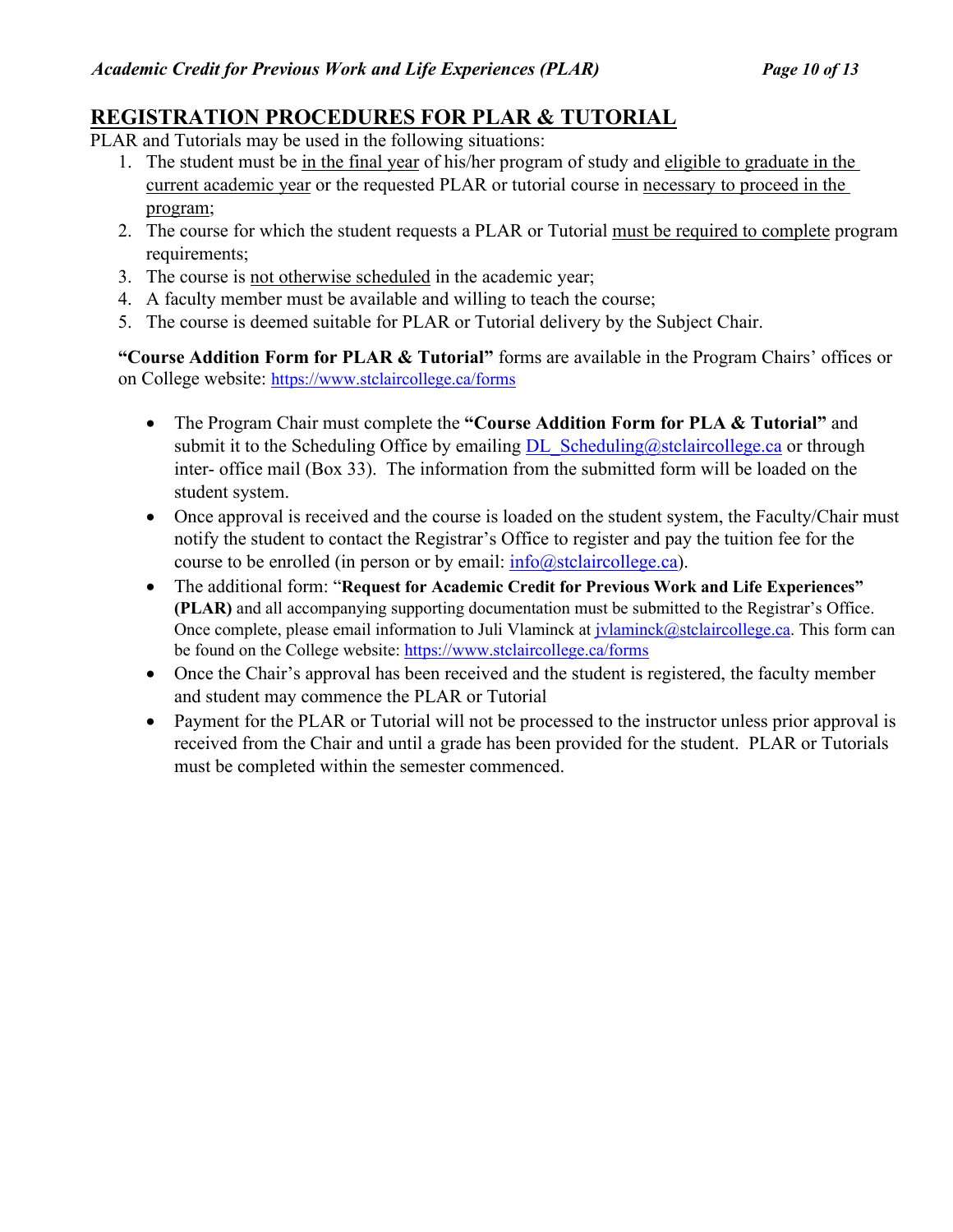### **Appendix A**

#### **Protocol on Accountability Audit of Academic Credit**

#### **Preamble**

This Protocol is made by the President in accordance with Policy 1.6.9 - Transfer Credit for Previous Academic Studies and Policy 1.6.11 - Academic Credit for Previous Work and Life Experience (PLAR), and is intended to set out the process to be used by the Executive Director, Program and Degree Accountability (hereinafter referred to as the Accountability Office) for conducting audits of credit transfer and PLAR requests for academic credit.

The term *"Official Transcript"* shall be defined as an official document:

- That is generated by the previous learning institution recording the official grade for the subject course.
- That contains an original signature and the Official Seal of the Office of the Registrar or designate of that institution; A copy of the original document is acceptable provided the Program Coordinator has compared the copy with the original and has certified on the face of the copy that the copy is a true copy of the original transcript.
- That was received directly from the said institution. For the purpose of clarity the college may accept delivery of an Official Transcript directly from the student, provided the recipient is satisfied the document has not been tampered with in any manner.
- That has been translated in accordance with the requirements of this protocol in the case of transcripts written in a language other than English.
- Electronic transcripts may be accepted as official transcripts in the absence of an Official Seal and original signature provided their authenticity is confirmed by the Registrar's Office prior to granting a transfer credit.

The term *"Course Outline"* shall be defined as any document or collection of documents, generated by the previous institution, that contain sufficient detail to enable a proper comparison to be made with the SCC credited course and should include reference to specific course content, course objectives and/or outcomes, textbook requirements, evaluation methods and frequency. For the purposes of clarity, a brief course description, in the absence of additional information about the course, would not be a considered as a course outline.

#### **Protocol**

- 1. The Executive Director of Program and Degree Accountability or some other person as designated by the College President shall review all templates (including attachments) for any group credit transfer, individual credit transfer or PLAR credit that has been approved by the appropriate Program Chair before the student is given credit for the course. A student will not be given credit for a course unless the request has been green flagged by the Executive Director, Program and Degree Accountability following an accountability audit.
- 2. Subject to paragraph 23, which creates an exception for credit transfers previously entered onto the ONCAT data base or the Registrar's Office Internal Credit Transfer List, every request for credit will be audited.
- 3. A credit transfer audit shall examine the following:
	- The proper college template is attached to the request.
	- The proper college template is completed correctly.
	- An Official Transcript is attached, unless the previous course was completed at SCC in which case an Official Transcript is not required.
	- Where an Official Transcript is required and the previous course was completed at a private or foreign institution, a Request for Official Transcript and/or Course Outline Exemption Form is submitted, if for legitimate reasons an Official Transcript cannot be produced.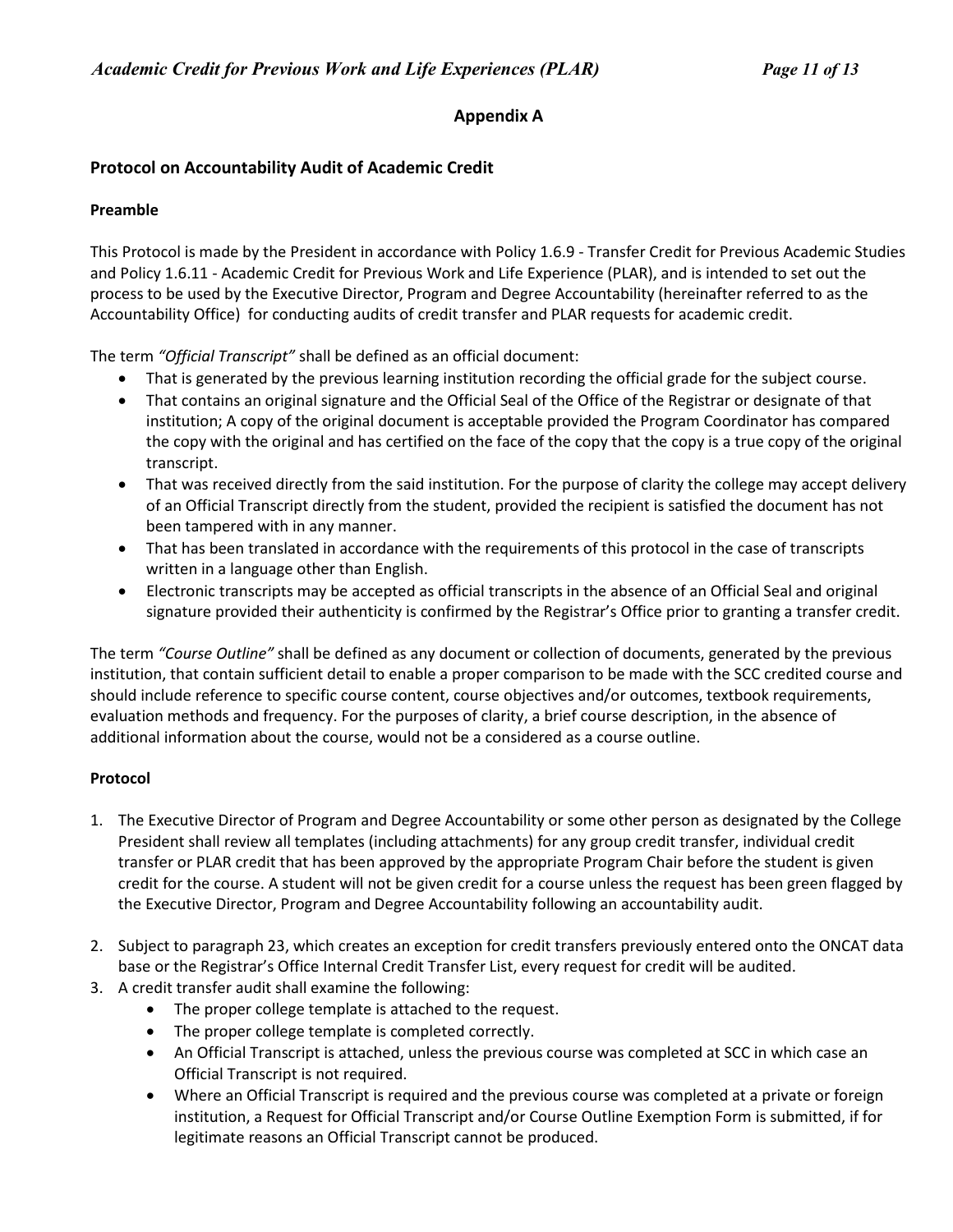- A course outline of the previously completed course is attached, unless the previous course was completed at SCC; or is part of a Transfer Agreement of which SCC is a participant; or has been entered into the ONCAT data base, in which case a course outline is not required.
- Where a course outline is required and the previous course was completed at a private or foreign institution, a Request for Official Transcript and/or Course Outline Exemption Form is submitted, if for legitimate reasons a course outline cannot be produced.
- The previously completed course is sufficiently (70%) equivalent in content and outcomes to the SCC credited course and in the case of General Education courses the previous course complies with MTCU General Education requirements.
- The previously completed course is equivalent in credit weight to the SCC credited course.
- Where a Request for Official Transcript and/or Course Outline Exemption Form is submitted, that the Form discloses sufficient evidence to make a proper comparison between the previous course and the SCC credited course.
- 4. A PLAR credit audit shall examine the following:
	- That the template required to process such requests has been completed properly and certified by the faculty member conducting the review and that the requirements of Policy 1.6.11 have been met.
	- That the course learning outcomes of the subject course are consistent with the granting of a PLAR credit and that the method used to determine if the student has sufficiently demonstrated an ability to perform course learning outcomes accurately measures same.
	- That the Program Chair has approved the PLAR review and granting of a PLAR credit following completion of the review.
- 5. For the purposes of greater clarity, the Request for Official Transcript and/or Course Outline Exemption Form was developed to deal with requests involving courses completed in jurisdictions outside of Ontario or at private institutions. It would be extremely rare that such request would be made for a course completed within an Ontario public institution.
- 6. Results of the audit shall be completed in writing and attached to the credit request template.
- 7. In the case of a successful audit, the template shall be forwarded by the Accountability Office to the Registrar's office for processing. The Registrar's Office shall process the credit and drop the uncompleted subject course that the student is obtaining credit for from the student's schedule when applicable (ie: student is registered for the course during the current semester).
- 8. If the student is subsequently registered for the credited course in another future semester it is the obligation of the students to ensure that the course is dropped from their schedules.
- 9. In the case of an unsuccessful audit, the Accountability Office shall return the template to the Registrar's Office for correction (if appropriate). Corrections shall be made electronically. Hand written corrections are not acceptable.
- 10. Once the template has been corrected it will be forwarded to the Accountability Office for a further audit. In the case of a successful audit, the process outlined in paragraph 7 above shall be followed. In the case a second unsuccessful audit, the process outlined in paragraph 9 shall be followed, however, it is recognized that the opportunity to correct the template may not be afforded if correction would not change the results of a red flagged audit.
- 11. All credit request documentation, including audit results, shall be stored by the Registrar's Office.
- 12. At the conclusion of each month, the Executive Director, Program & Degree Accountability, shall ensure that a comprehensive chart of statistical data for the specific month, and year to date, is completed and forwarded to